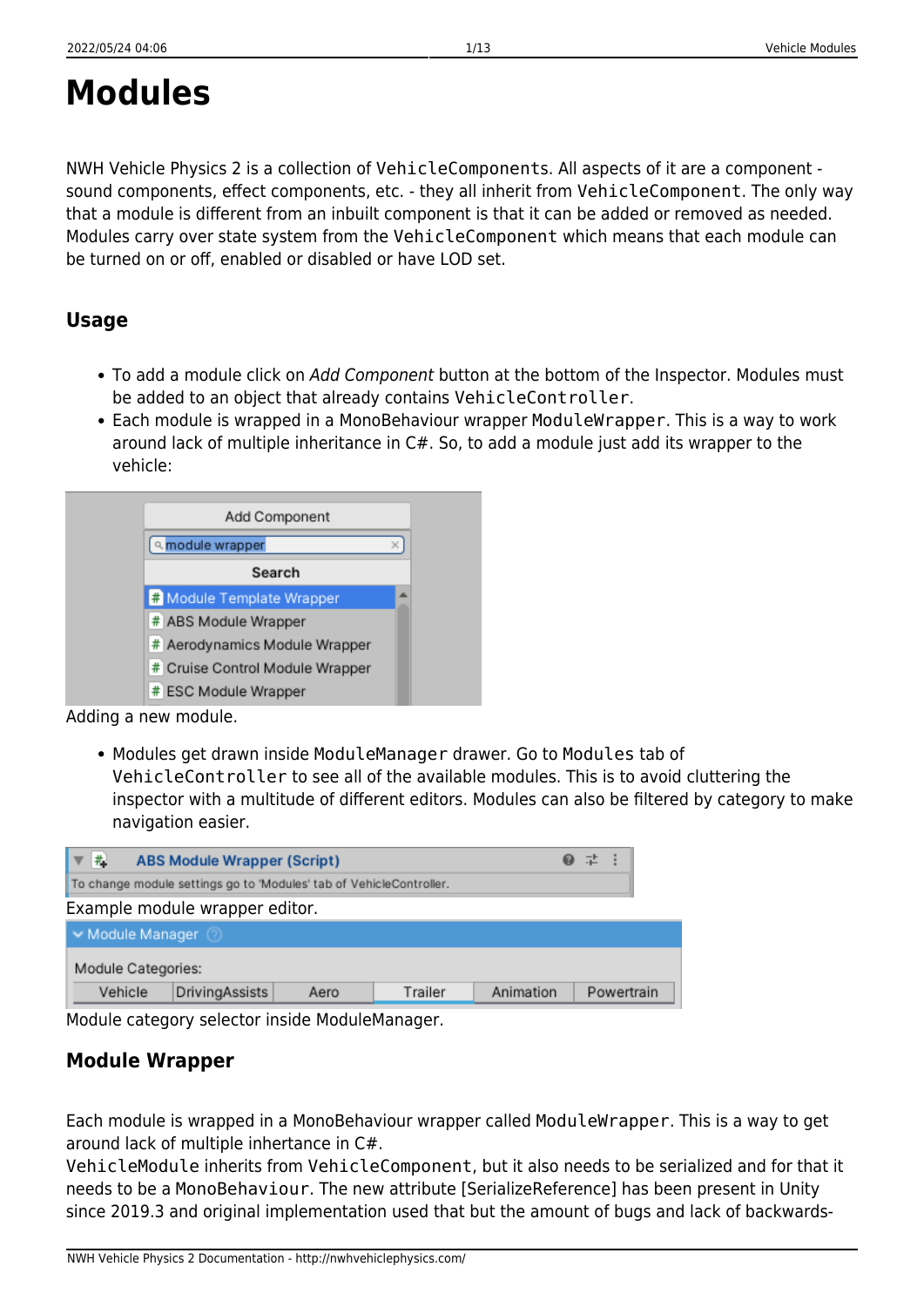compatibility with older versions of Unity resulted in the wrappers being used instead.

# **Scripting**

**Adding a Module**

To add a module use:

 myVehicleController.moduleManager.AddModule<MyModuleWrapperType, MyModuleType>();

Example (adding an ABSModule):

```
 ABSModule absModule =
myVehicleController.moduleManager.AddModule<ABSModuleWrapper, ABSModule>();
```
#### **Getting a Module**

To get a module use:

```
 myVehicleController.moduleManager.GetModule<ModuleType>();
```
Example (getting ABSModule):

```
 ABSModule absModule =
myVehicleController.moduleManager.GetModule<ABSModule>();
```
Alternatively, module can be retrieved through MonoBehaviour. The next snippet does exactly the same as the snippet above but might be more practical in some cases:

 MyModule module = myVehicleController.GetComponent<MyModuleWrapper>().module as MyModule;

#### **Removing a Module**

To remove a module use:

```
 myVehicleController.moduleManager.RemoveModule<ModuleWrapperType>();
```
Example (removing ABSModule):

myVehicleController.moduleManager.RemoveModule<ABSModule>();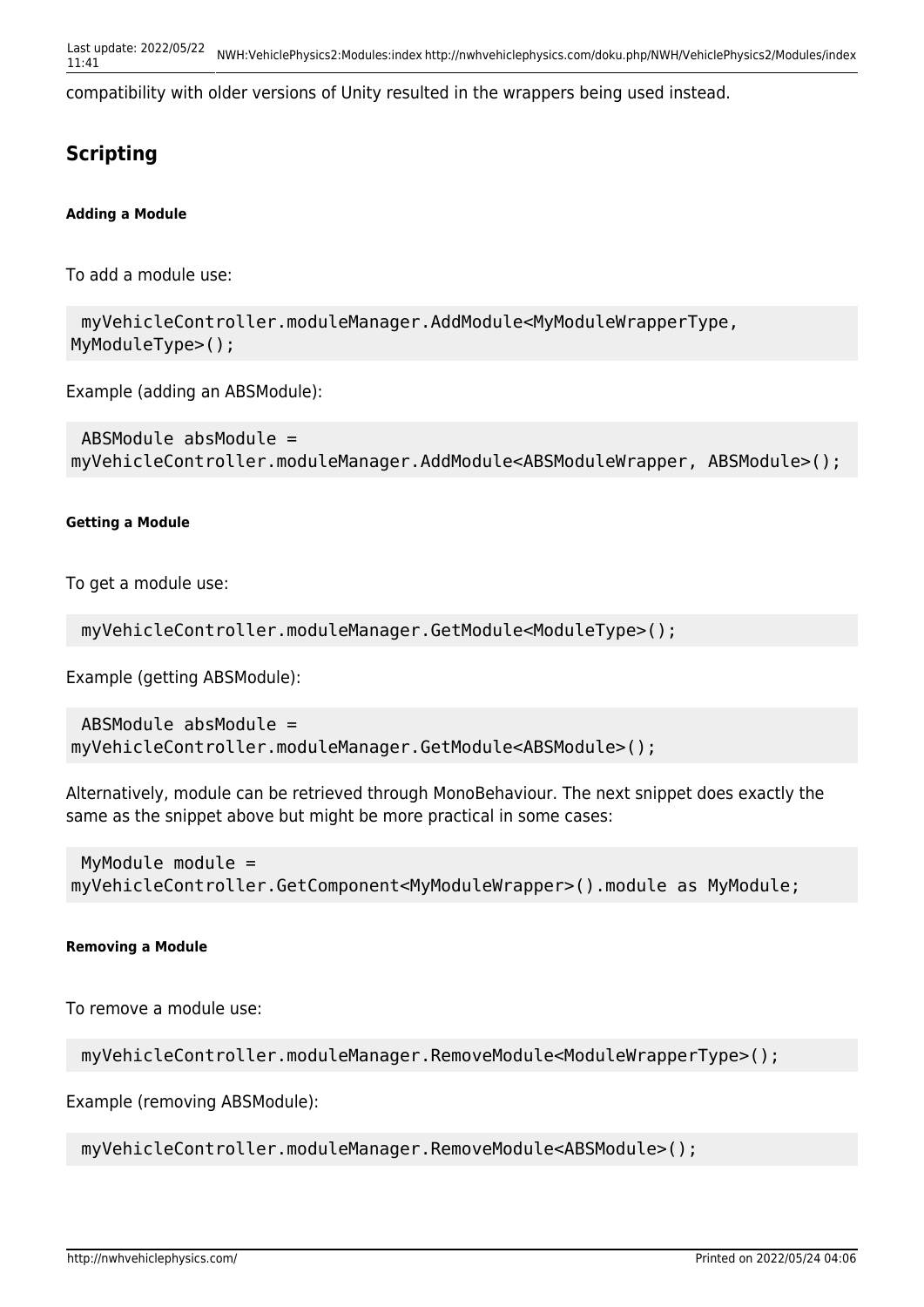#### **Enabling/Disabling a Module**

Since modules inherits from [VehicleComponent](http://nwhvehiclephysics.com/doku.php/NWH/VehiclePhysics2/VehicleComponent) they also work on the same principle:

myModule.Enable();

myModule.Disable();

Note that disabling or enabling a module will have no effect while LODs are active for that module as the LOD system will override the manual settings while active. To disable LODs for a module use:

myModule.LodIndex = -1;

#### **Class Reference**

For class reference [click here.](http://46.101.247.190:9989/class_n_w_h_1_1_vehicle_physics_1_1_modules_1_1_vehicle_module.html)

#### **Creating a New Module**

- In the Scripts ⇒ Vehicle ⇒ Modules ⇒ ModuleTemplate folder there is an empty example module. Copy ModuleTemplate to create a starting point for a new module.
- Modules can be placed anywhere in the project and do not have to be in the same namespace as included modules.
- Directory structure of a module should be as following:

ModuleTemplate (Editor)

- $\nabla$   $\Box$  Editor (Editor)
	- C# ModuleTemplateDrawer.cs
	- C# ModuleTemplate.cs
- C# ModuleTemplateWrapper.cs

Example module directory structure.

- Each module must have at least three files:
	- o ModuleDrawer (a type of CustomPropertyDrawer) placed in Editor folder.
	- Module file(s).
	- ModuleWrapper
- **Each module must have a property drawer**. All module drawers inherit from ModuleDrawer which uses NUI editor GUI framework (developed by NWH coding) to render custom property drawers and editors through simplified syntax. This also makes the created module compatible with ModuleManager drawer.

# **Module Manager**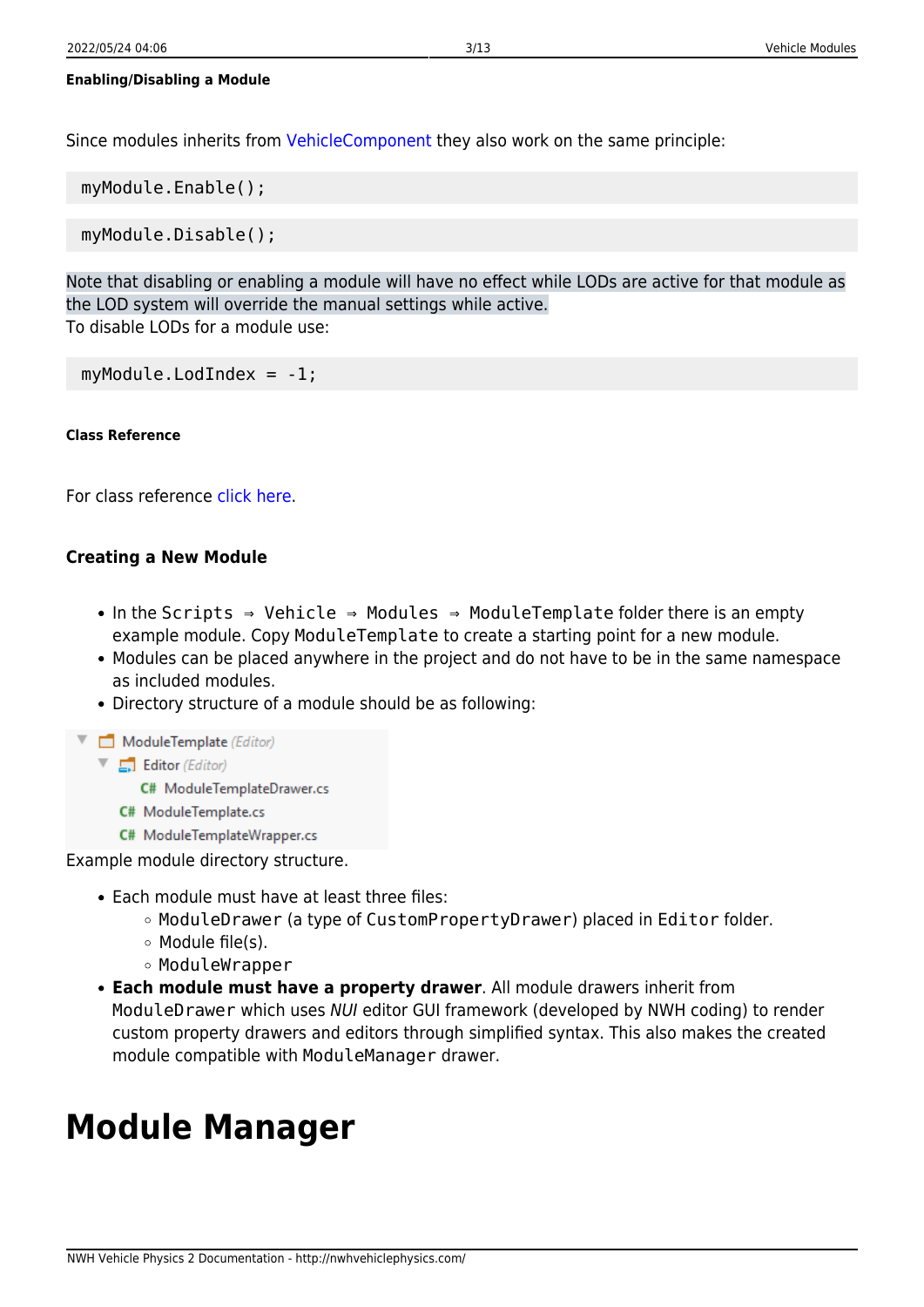Last update: 2022/05/22 11:41 NWH:VehiclePhysics2:Modules:index http://nwhvehiclephysics.com/doku.php/NWH/VehiclePhysics2/Modules/index

| Module Manager 2                                                        |          |         |            |  |
|-------------------------------------------------------------------------|----------|---------|------------|--|
| Module Categories:                                                      |          |         |            |  |
| Aero                                                                    |          |         |            |  |
| Aerodynamics Module<br>$\circ$                                          |          |         |            |  |
| Drag                                                                    |          |         |            |  |
| Simulate Drag                                                           | ✓        |         |            |  |
| Frontal Cd                                                              |          |         | 0.28       |  |
| Side Cd                                                                 |          |         | 0.7        |  |
| Longitudinal Drag Force                                                 | $\circ$  |         | N          |  |
| Lateral Drag Force                                                      | $\Omega$ |         | N          |  |
| <sup>1</sup> To change vehicle dimensions go to 'Other > Settings' tab. |          |         |            |  |
| Downforce                                                               |          |         |            |  |
| Simulate Downforce                                                      | ✓        |         |            |  |
| Max Downforce Speed                                                     | 80       |         | m/s        |  |
| <b>Downforce Points</b>                                                 |          |         |            |  |
| $\vee$ Element 0 $\circledcirc$<br>$=$                                  |          |         |            |  |
| Position                                                                | x 0      | $Y$ 0.3 | $Z$ 1.66   |  |
| Max Force                                                               | 5000     |         |            |  |
| $\blacktriangleright$ Element 1 (2)<br>$=$ $\overline{ }$               |          |         |            |  |
| Position                                                                | X O      | $Y$ 0.3 | $Z - 1.58$ |  |
| Max Force                                                               | 5000     |         |            |  |
|                                                                         |          |         | ٠          |  |
|                                                                         |          |         |            |  |

ModuleManager inspector.

ModuleManager is a VehicleComponent that manages VehicleModules. For more info on Modules check [Modules page](#page-0-0).

2020/04/08 12:36

# **Included Modules**

**ABS**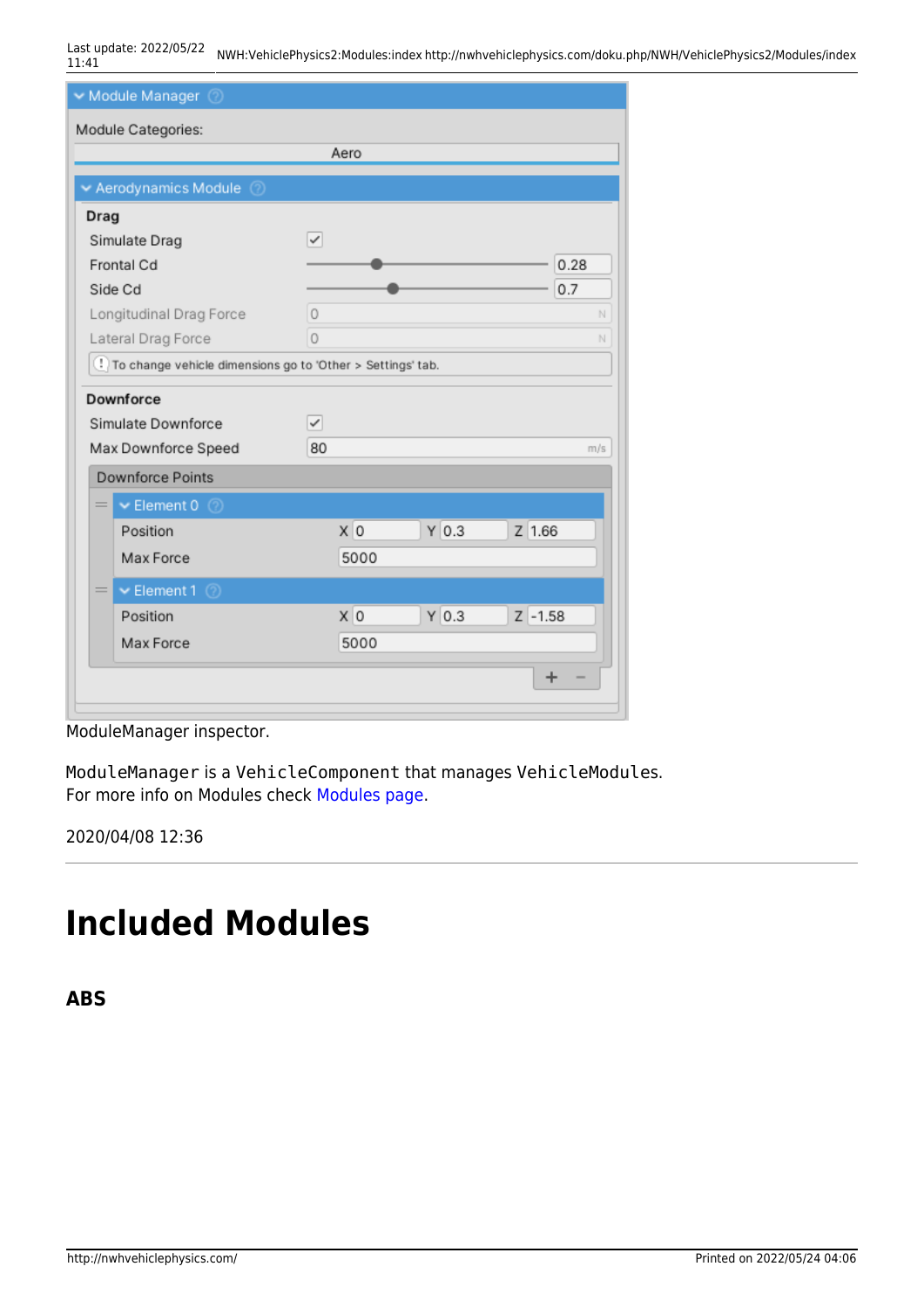| $\blacktriangleright$ ABS Module |   |     |
|----------------------------------|---|-----|
| Slip Threshold                   |   | 0.1 |
| Lower Speed Threshold            | 1 | m/s |
| Active                           |   |     |
| ABS Active ()                    |   |     |
| List is Empty                    |   |     |
|                                  |   |     |

ABSModule inspector.

Anti-lock Braking System module.

Prevents wheels from locking up by reducing brake torque when slip reaches too high value. Slip value above which ABS is activated can be adjusted through Slip Threshold field.

2020/04/08 12:37

## **Aerodynamics**

| Aerodynamics Module<br>$\circ$                                          |                              |  |
|-------------------------------------------------------------------------|------------------------------|--|
| Drag                                                                    |                              |  |
| Simulate Drag                                                           | $\checkmark$                 |  |
| Frontal Cd                                                              | 0.28                         |  |
| Side Cd                                                                 | 0.7                          |  |
| Longitudinal Drag Force                                                 | 0<br>N                       |  |
| Lateral Drag Force                                                      | 0<br>N                       |  |
| <sup>1</sup> To change vehicle dimensions go to 'Other > Settings' tab. |                              |  |
| Downforce                                                               |                              |  |
| Simulate Downforce                                                      | ✓                            |  |
| Max Downforce Speed                                                     | 80<br>m/s                    |  |
| <b>Downforce Points</b>                                                 |                              |  |
| $\blacktriangleright$ Element 0 $\oslash$<br>$=$                        |                              |  |
| Position                                                                | X O<br>$Y$ 0.3<br>$Z$ 1.66   |  |
| Max Force                                                               | 5000                         |  |
| $\blacktriangleright$ Element 1 $\oslash$<br>$=$                        |                              |  |
| Position                                                                | X O<br>$Y$ 0.3<br>$Z - 1.58$ |  |
| Max Force                                                               | 5000                         |  |
|                                                                         |                              |  |

AerodynamicsModule inspector.

Calculates and applies aerodynamic drag and downforce.

#### **Drag**

• Drag depends on vehicle dimensions. Those can be adjusted under vehicle's Settings tab.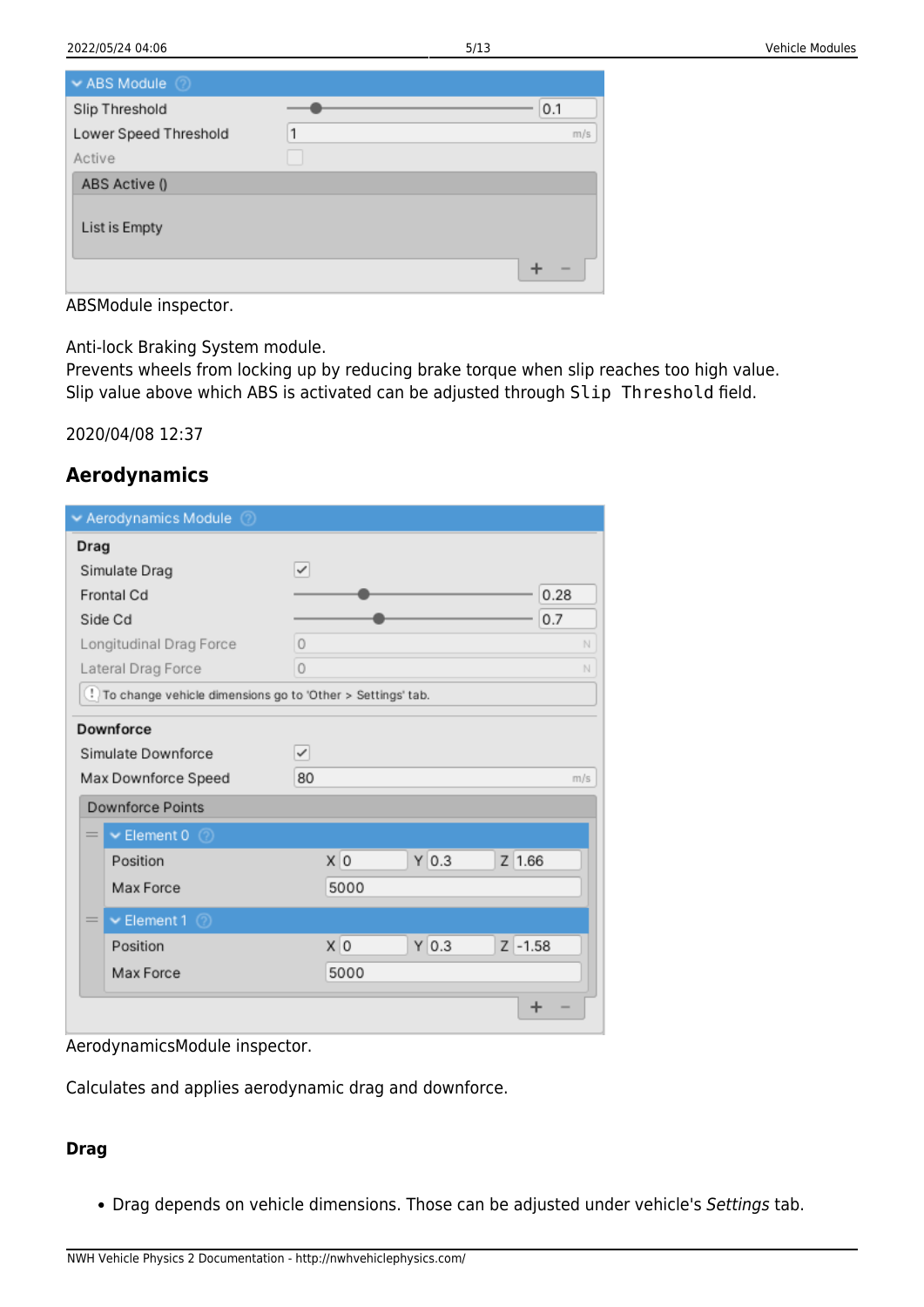Drag is calculated bot in longitudinal and lateral directions. Intensity of drag can be adjusted through Frontal Cd and Side Cd (Cd = coefficient of drag) fields. Data for different vehicles is available [here.](https://en.wikipedia.org/wiki/Automobile_drag_coefficient)

#### **Downforce**

Downforce is calculated in a simplified fashion by applying downforce to a number of points over the vehicle. In the simplest form a single downforce point at the center of the vehicle can be used, or one point at the front and one point at the end of the vehicle.

- Vertical position of Downforce Points should be below the WheelController position, or even as low as the floor of the vehicle. This is because all the force is applied in a single point which, if applied too high, can cause the vehicle to snap oversteer when changing direction.
- Downforce is not dependent on vehicle shape or dimensions. It is calculated through Downforce Points and Max Downforce Speed.
- Downforce increases exponentially from 0 to Max Downforce Speed at which it reaches Max Force value.
- Enable Gizmos to be able to see downforce points (red sphere).

2020/04/08 12:37

## **Cruise Control**

| Cruise Control Module          |                |
|--------------------------------|----------------|
| Speed                          |                |
| <b>Target Speed</b>            | 0              |
| Set Target Speed On Enable     |                |
| <b>PID Controller Settings</b> |                |
| Kp                             | $\overline{2}$ |
| Ki                             |                |
| Kd                             | 1.4            |

CruiseControl module.

- Cruise Control implemented through a PID controller.
- Target Speed value sets the speed that cruise control will try to achieve. Ignored in reverse.
- Can apply throttle and braking.

#### 2020/04/08 12:37

## **ESC**

| $\triangleright$ ESC Module                        |  |     |  |  |
|----------------------------------------------------|--|-----|--|--|
| <sup>1</sup> ECS only works with 4-wheel vehicles. |  |     |  |  |
| Intensity                                          |  | 0.4 |  |  |
| Lower Speed Threshold                              |  |     |  |  |
|                                                    |  |     |  |  |

ESC module inspector.

Electronic Stability Control (ESC) module.

Applies braking on individual wheels to try and stabilize the vehicle when the vehicle velocity and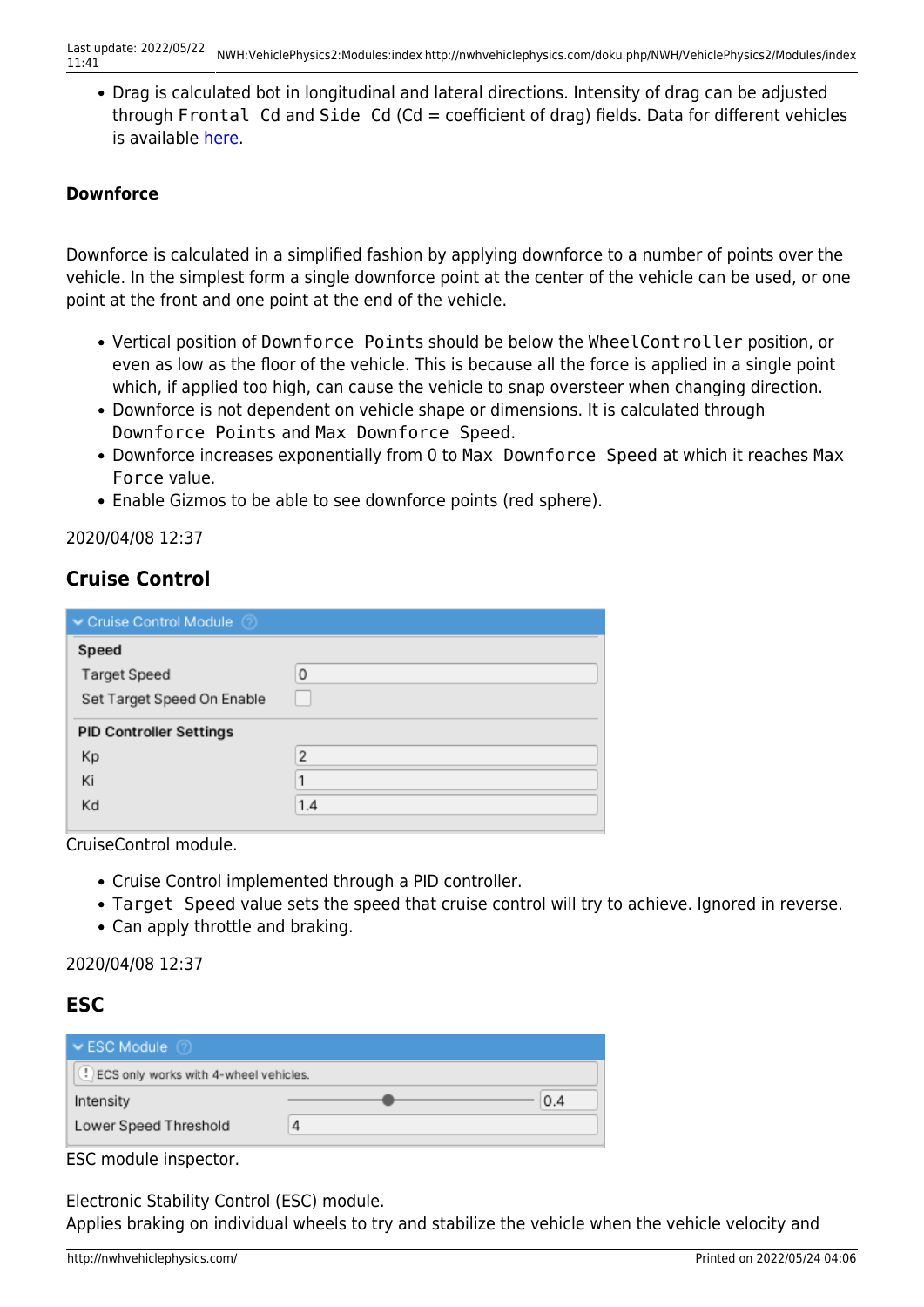vehicle direction do not match.

2020/04/08 12:37

## **Motorcycle**

| Module under development.                                   |                |   |
|-------------------------------------------------------------|----------------|---|
| Steering                                                    |                |   |
| Steering settings are set through 'Control > Steering' tab. |                |   |
| Lean                                                        |                |   |
| Lean Angle Slip Coefficient                                 | $-30$          |   |
| Lean Angle Max Delta                                        |                |   |
| Max Lean Angle                                              |                |   |
| Max Lean Torque                                             | 20000          | N |
| <b>Lean PID Controller</b>                                  |                |   |
| Gain Proportional                                           | 3              |   |
| Gain Integral                                               | $\overline{2}$ |   |
| Gain Derivative                                             | 0.5            |   |
| Lean PID Coefficient                                        | 50             |   |

MotorcycleModule inspector.

Adds additional motorcycle balancing, steering and lean functionality to the NWH Vehicle Physics. The rest of the setup is similar to the conventional vehicle, just with two wheels and transmission outputting directly to the rear wheel, without the use of differentials.

Trikes can be implemented without this module as they do not require the additional functionality.

Field explanations can be seen by hovering over fields in the Unity inspector.

#### **Lean Controller**

Lean is implemented through a PID controller and is one of the more important settings of the module. It determines in which manner the vehicle will lean and balance. PID controller is required because the balancing is done through physics (AddTorque). The tuning of the said controller requires a bit of tweaking (adjustable at runtime) but the default settings should be adequate for a vast majority of motorcycles.

2022/05/22 11:43 · Aron Rescec

## **Arcade**

| ► Arcade Module                |    |       |
|--------------------------------|----|-------|
| <b>Artificial Steer</b>        |    |       |
| Artificial Steer Strength      | 1  | x100% |
| <b>Artificial Steer Torque</b> | 50 | Nm    |
| <b>Drift Assist</b>            |    |       |
| Drift Assist Strength          | 1  | x100% |
| Target Drift Angle             | 50 | deg   |
| Steer Angle Contribution       | 25 | deg   |
| Max Drift Assist Force         | 40 | N     |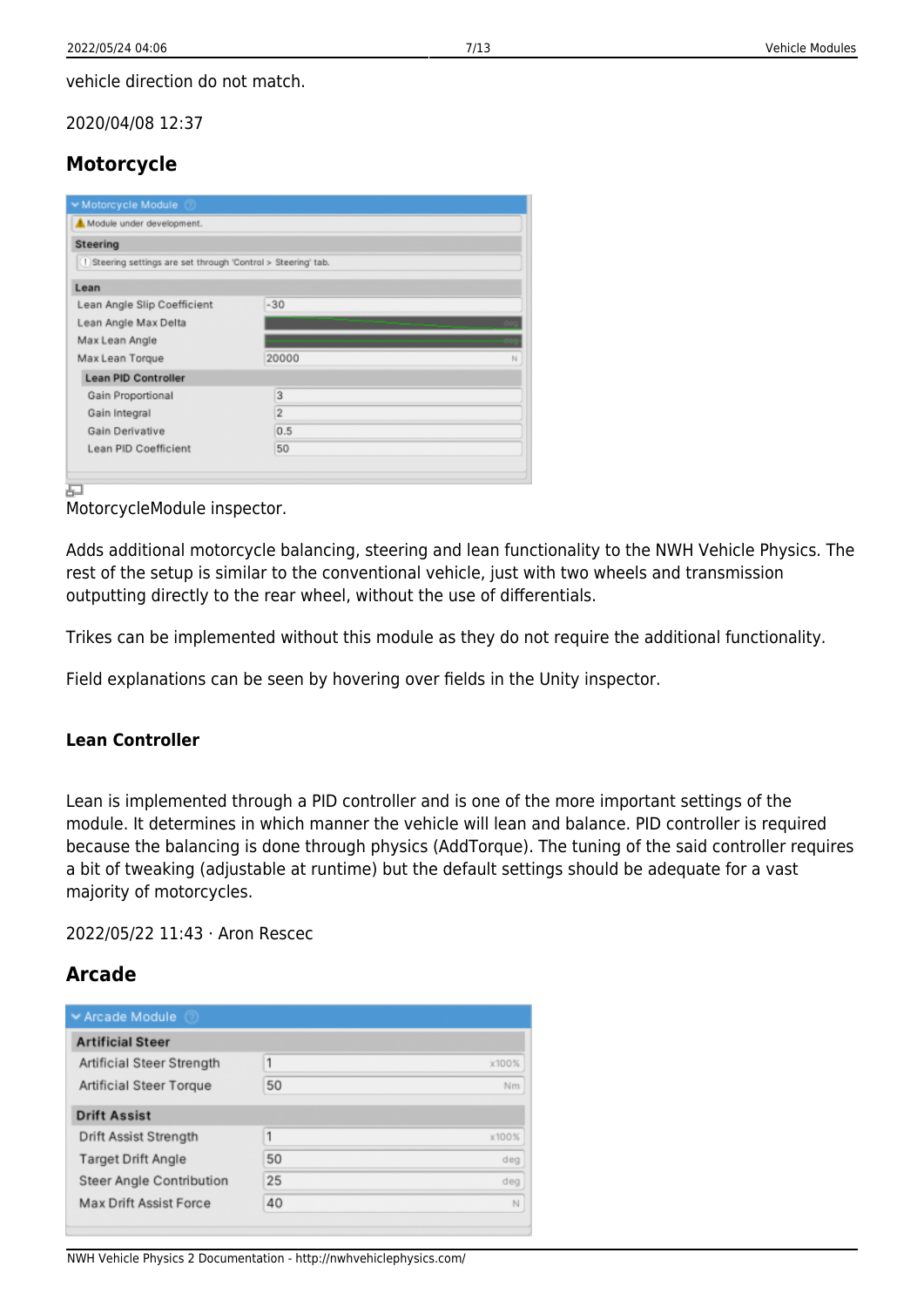Last update: 2022/05/22 11:41 NWH:VehiclePhysics2:Modules:index http://nwhvehiclephysics.com/doku.php/NWH/VehiclePhysics2/Modules/index

石

ArcadeModule inspector.

Module containing a collection of assists aimed at achieving arcade-like behavior from the vehicles. Current functionality:

#### **Steer Assist**

Adds artificial steer torque to the vehicle, independent of the tire grip. This helps rotate the vehicle.

#### **Drift Assist**

Prevents the vehicle from drifting over the set angle, effectively preventing spin-outs.

2022/05/22 11:41 · Aron Rescec

### **Flip Over**

| ► Flip Over Module    |     |
|-----------------------|-----|
| Manual                |     |
| Timeout               | 3   |
| Allowed Angle         | 70  |
| Max Detection Speed   |     |
| <b>Rotation Speed</b> | 130 |
| Flipped Over          |     |

FlipOver module.

If the vehicle gets flipped over FlipOverModule will flip it to be right side up again.

If Manual is set user will have to press a button to flip the vehicle over.

2020/04/08 12:37

## **Air Steer**

**Fuel**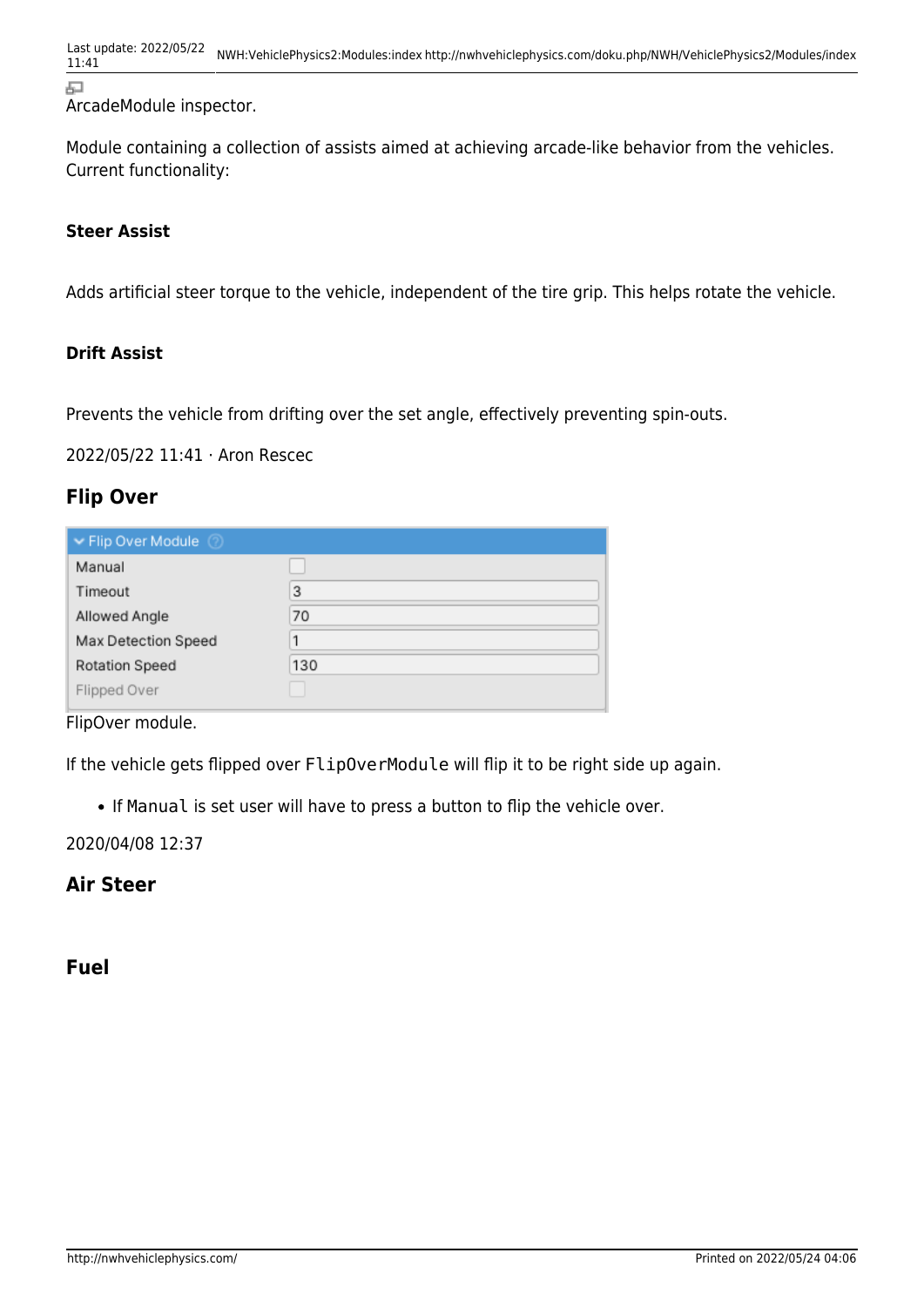| $\blacktriangleright$ Fuel Module $\oslash$ |         |
|---------------------------------------------|---------|
| <b>Settings</b>                             |         |
| Capacity                                    | 50      |
| Amount                                      | 50      |
| Efficiency                                  | 0.45    |
| Idle Consumption                            | 0.1     |
| Consumption Multiplier                      | 1       |
| Debug                                       |         |
| Consumption L Per 100km                     | $\circ$ |
| Consumption Per Hour                        | $\circ$ |
| Events                                      |         |
| On Out Of Fuel ()                           |         |
|                                             |         |
| List is Empty                               |         |
|                                             |         |
|                                             |         |

FuelModule inspector.

Module for simulating the fuel system in a vehicle. Fuel consumption gets automatically generated from engine efficiency (average ICE efficiency is used) and fuel energy content. Consumption can be adjusted through Consumption Multiplier.

- Prevents engine from running when out of fuel.
- Amount indicates the amount of fuel currently in the tank while Capacity indicates maximum tank capacity.

2020/04/08 12:37

#### **Metrics**

| $\blacktriangleright$ Metrics Module<br>m |
|-------------------------------------------|
| Top Speed: 0                              |
| Average Speed: 0                          |
| Odometer: 0                               |
| Cont. Drift Distance: 0                   |
| Cont. Drift Time: 0                       |
| Total Drift Distance: 0                   |
| Total Drift Time: 0                       |

MetricsModule inspector.

MetricsModule is used to record data about vehicle behavior. That data can then be used for display purposes, achievements or e.g. a boost system using NOS.

2020/04/08 12:37

## **NOS**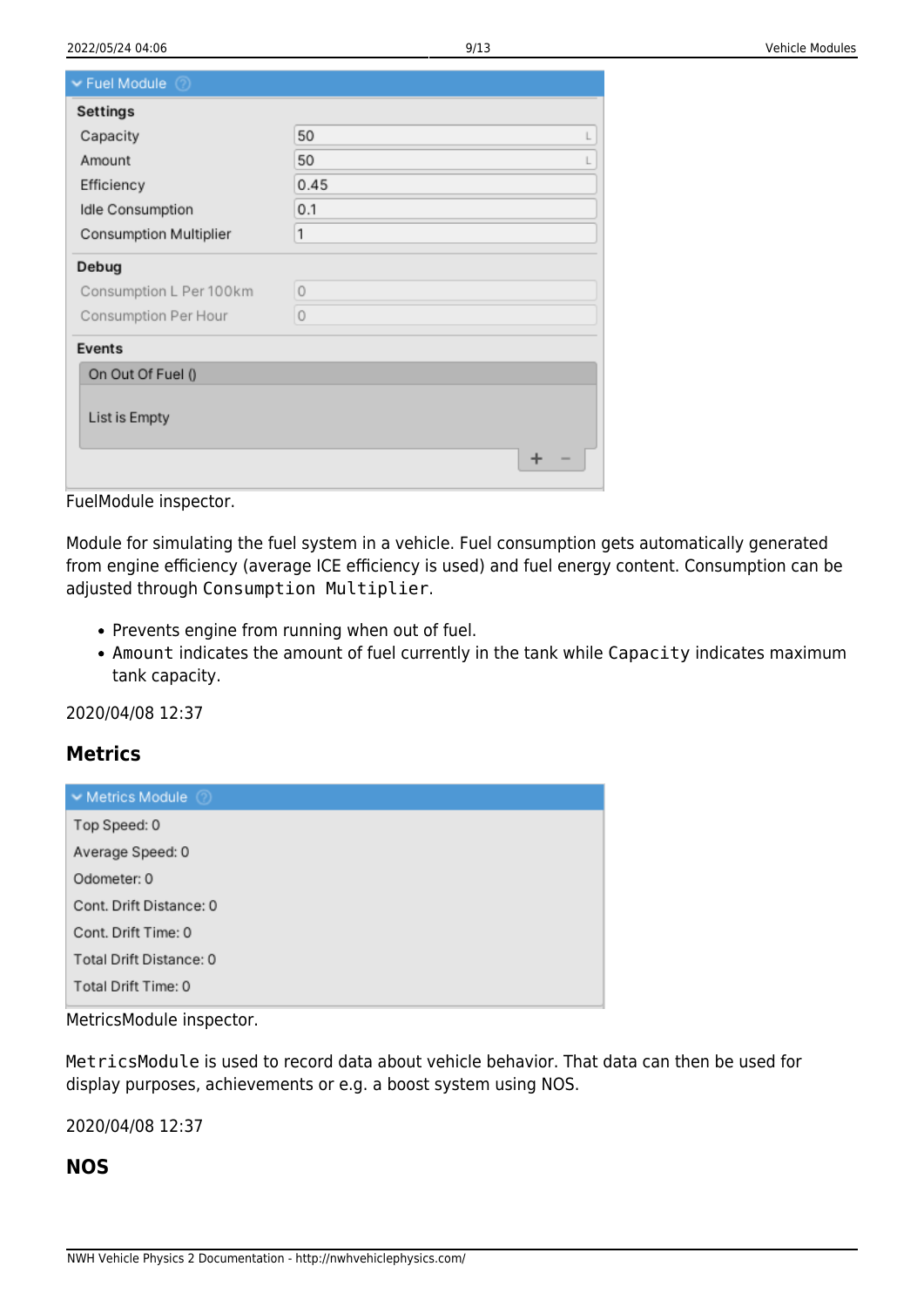Last update: 2022/05/22 11:41 NWH:VehiclePhysics2:Modules:index http://nwhvehiclephysics.com/doku.php/NWH/VehiclePhysics2/Modules/index

| $\blacktriangleright$ NOS Module $\oslash$ |                |
|--------------------------------------------|----------------|
| Active                                     |                |
| Capacity                                   | 2              |
| Charge                                     | $\overline{2}$ |
| Flow                                       | 0.1            |
| Power Coefficient                          | 2              |
| <b>Exhaust Emission Coefficient</b>        | 2              |
| Engine Volume Coefficient                  | 1.5            |
| Disable Off Throttle                       | ✓              |
| Disable In Reverse                         | $\checkmark$   |
| $\sim$ Sound Component $\oslash$           |                |
| Base Volume                                | 0.1            |
| Base Pitch                                 | 1              |
| Clips                                      |                |
| List is Empty                              |                |
|                                            | ÷              |

NOSModule inspector.

NOS (Nitrous Oxide System) module.

- Adds power to the engine.
- Affects engine sound by increasing volume.
- Has it's own SoundComponent which imitates hiss caused by releasing highly pressurised NOS from the bottle.
- If ExhaustFlash effect is enabled it will be active while NOS is active.

2020/04/08 12:37

## **Rigging**

| ► Rigging Module   |  |
|--------------------|--|
| Axle Bones         |  |
| List is Empty      |  |
|                    |  |
| <b>Wheel Bones</b> |  |
| List is Empty      |  |
|                    |  |

RiggingModule inspector.

Module used to animate rigged models by moving the axle/wheel bones.

- Axle Bones list of handles controlling the axle bones. Each item is a single axle handle.
- Wheel Bones list of handles controlling the wheel bones. Each item is a single wheel bone handle.

2020/04/08 12:37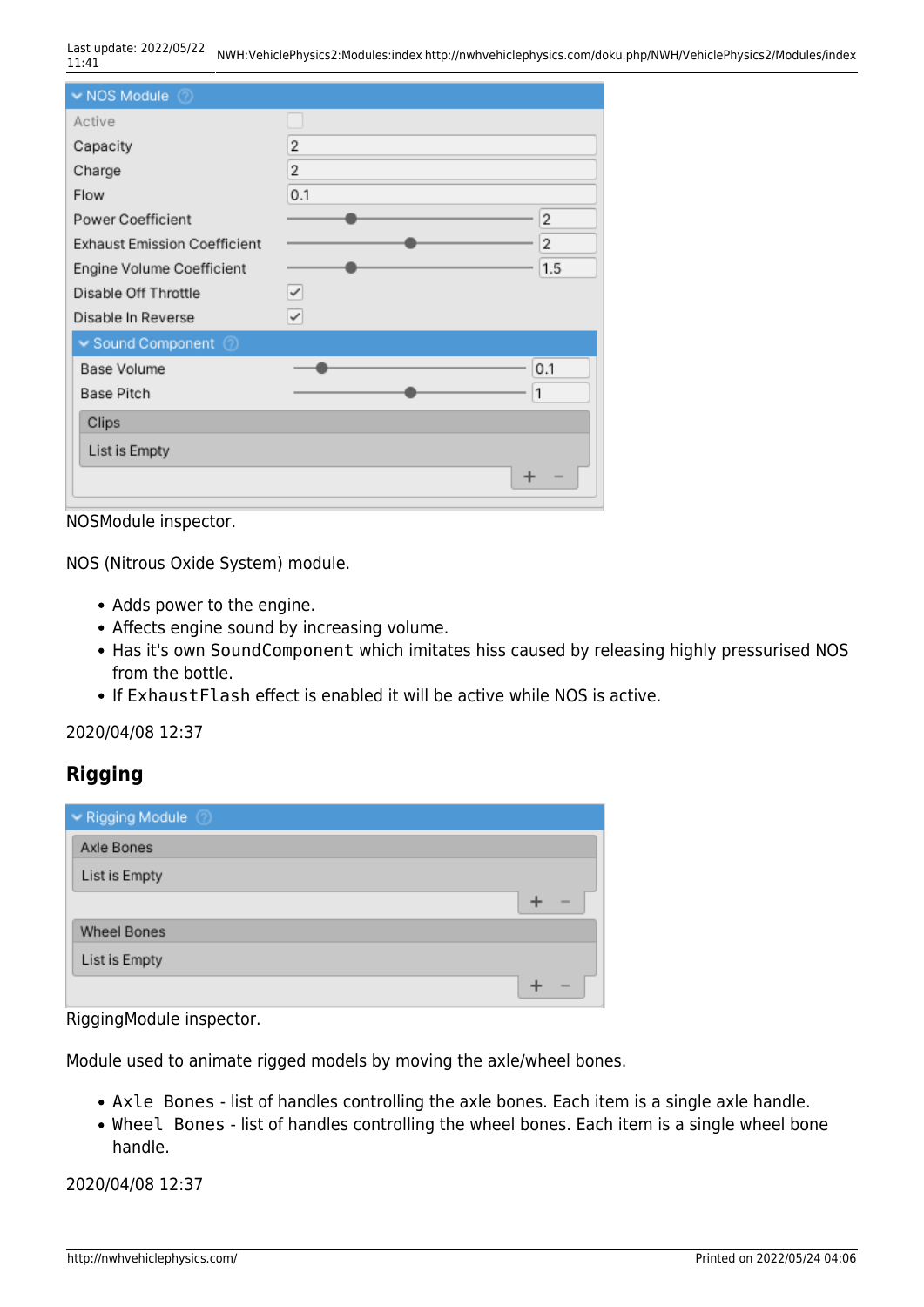## **Speed Limiter**

| Speed Limiter Module |         |
|----------------------|---------|
| Speed Limit          | υ       |
| Speed Units          | Ms<br>▼ |
| Active               |         |

SpeedLimiter module inspector.

Module that limits vehicle speed to the set speed limit. Only limits throttle application, does not apply brakes. For that use CruiseControlModule.

2020/04/08 12:37

## **TCS**

| $\blacktriangleright$ TCS Module |   |     |
|----------------------------------|---|-----|
| Slip Threshold                   |   | 0.1 |
| Lower Speed Threshold            | 2 | m/s |
| Active                           |   |     |
| TCS Active ()                    |   |     |
| List is Empty                    |   |     |
|                                  |   |     |

TCSModule inspector.

Traction Control System (TCS) module. Reduces engine throttle when excessive slip is present.

2020/04/08 12:37

## **Trailer**

<span id="page-10-0"></span>

| ▼ Trailer Module<br>൚   |                    |            |
|-------------------------|--------------------|------------|
| <b>Trailer Settings</b> |                    |            |
| <b>Attachment Point</b> | None (Game Object) | ⊙          |
| <b>Trailer Stand</b>    | None (Game Object) | $_{\odot}$ |
| Synchronize Gear Shifts | $\checkmark$       |            |
| Events                  |                    |            |
| On Attach Event ()      |                    |            |
| List is Empty           |                    |            |
|                         |                    | ÷          |
| On Detach Event ()      |                    |            |
| List is Empty           |                    |            |
|                         |                    |            |

TrailerModule inspector.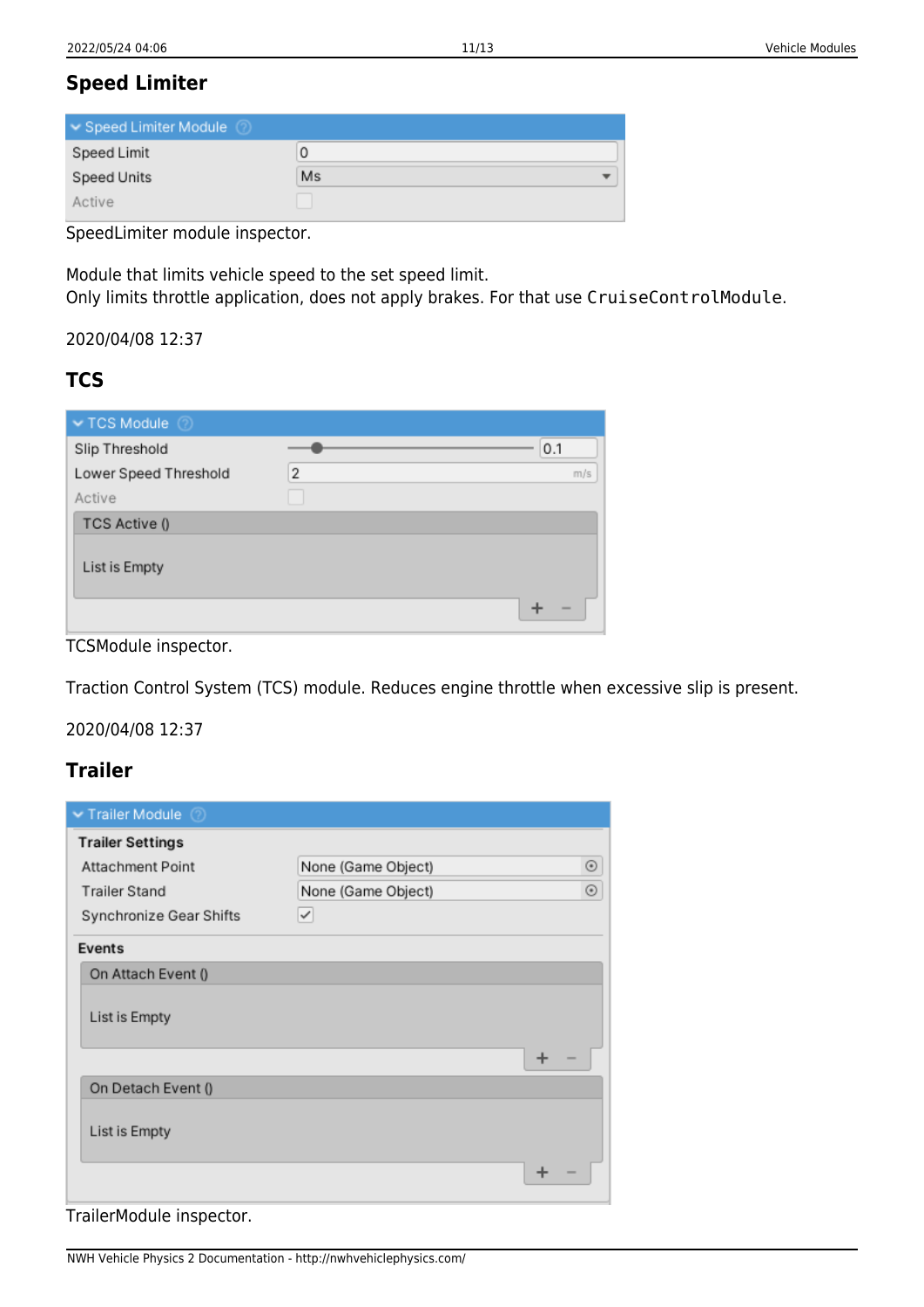TrailerModule works in tandem with TrailerHitchModule. VehicleController that has TrailerModule is able attach to a VehicleController that has TrailerHitchModule.

- One vehicle can have both TrailerHitchModule and TrailerModule.
- Attachment Point is the point at which the trailer will be attached to the towing vehicle.
- Trailer Stand is the object which will be enabled if the trailer is detached and vice versa. It prevents the trailer from tipping forward on trailers with only the back axle.
- If Synchronize Gear Shifts is enabled the trailer object will be kept in the same gear. This allows for powered trailer or vehicles that are constructed out of two Rigidbodies.

Also check [Trailer Hitch module.](#page-11-0)

2020/04/08 12:37

## **Trailer Hitch**

<span id="page-11-0"></span>

| $\blacktriangleright$ Trailer Hitch Module $\oslash$ |                                  |  |
|------------------------------------------------------|----------------------------------|--|
| <b>Attachment</b>                                    |                                  |  |
| <b>Attachment Point</b>                              | $_{\odot}$<br>None (Game Object) |  |
| Attach Distance Threshold                            | 0.5                              |  |
| Attach On Play                                       |                                  |  |
| Detachable                                           | $\checkmark$                     |  |
| Trailer In Range                                     |                                  |  |
| Joint                                                |                                  |  |
| <b>Break Force</b>                                   | Infinity                         |  |
| Use Hinge Joint                                      |                                  |  |
| Events                                               |                                  |  |
| On Attach Event ()                                   |                                  |  |
| List is Empty                                        |                                  |  |
|                                                      | +                                |  |
| On Detach Event ()                                   |                                  |  |
| List is Empty                                        |                                  |  |
|                                                      |                                  |  |

TrailerHitch module.

VehicleController with TrailerHitchModule can attach a VehicleController with TrailerModule as a trailer.

- Both TrailerHitchModule and TrailerModule can be present on one vehicle at the same time.
- AttachmentPoint is the point at which the trailer will be attached. The trailer will be moved so that both trailer and hitch AttachmentPoints are at the same position. This is where the physics joint gets created.

Also check [Trailer module.](#page-10-0)